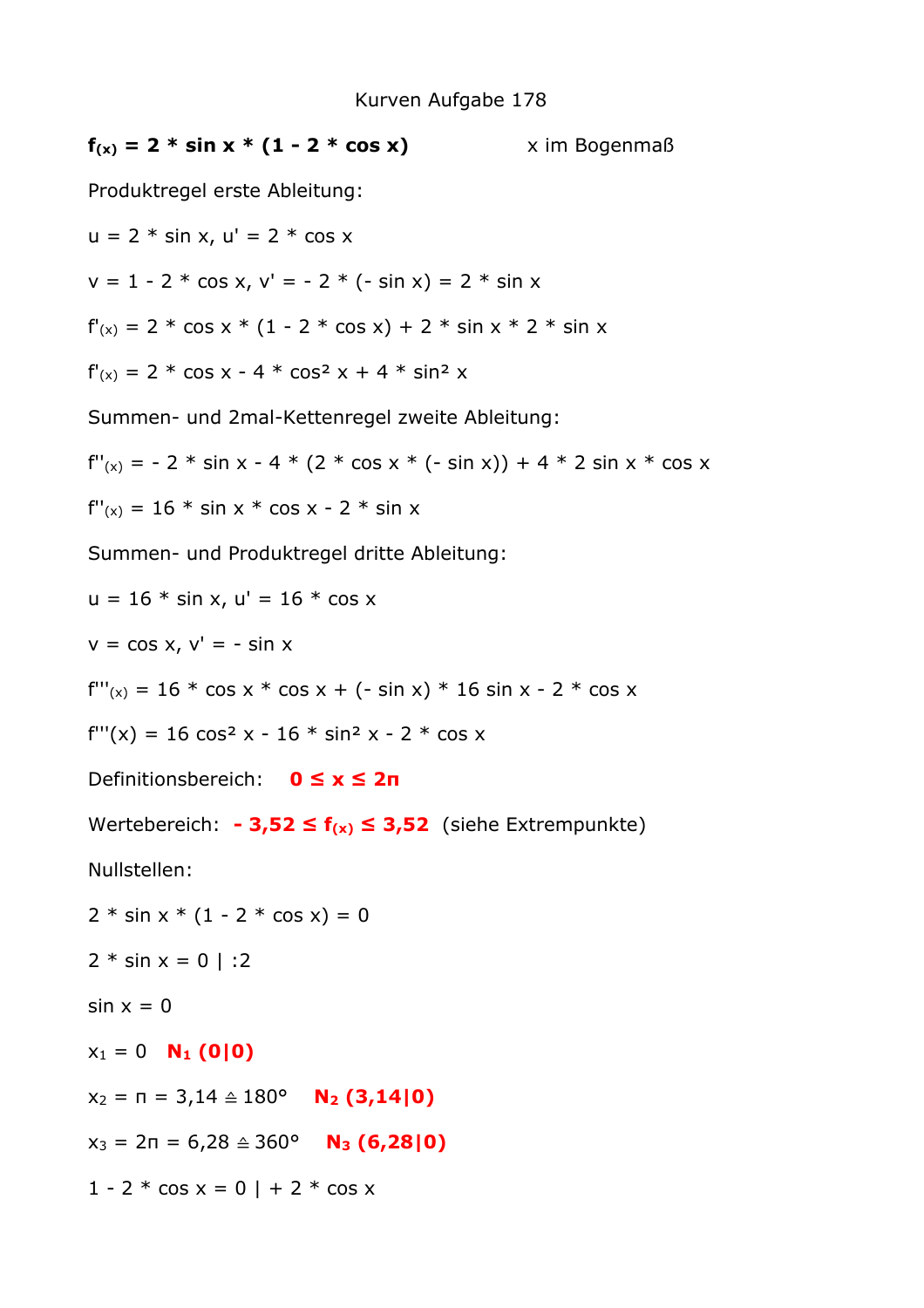$2 * cos x = 1$  | :2

 $cos x = 0.5$ 

 $x_4 = \pi/3 = 1.05 \hat{=} 60^\circ$  **N<sub>4</sub> (1,05|0)** 

x5 = (5/3)π = 5,24 ≙ 300° **N5 (5,24|0)**

Schnittpunkt mit der y-Achse:

 $f_{(0)} = 2 * sin 0 * (1 - 2 * cos 0) = 0$ 

## **Sy (0|0)**

Extrempunkte:

 $2 * \cos x - 4 * \cos^2 x + 4 * \sin^2 x = 0$ 

Wertetabelle:

|  |  |  | 0 1 2 3 4 5 6 2                            |  |
|--|--|--|--------------------------------------------|--|
|  |  |  | $-2$ 2,7 1,8 $-5,8$ $-0,7$ 3,9 $-1,4$ $-3$ |  |

Vorzeichenwechsel zwischen 0 und 1, gewählt Nullstelle  $x_{01} = 0.43$ Vorzeichenwechsel zwischen 2 und 3, gewählt Nullstelle  $x_{02} = 2,24$ Vorzeichenwechsel zwischen 4 und 5, gewählt Nullstelle  $x_{03} = 4,15$ Vorzeichenwechsel zwischen 5 und 6, gewählt Nullstelle  $x_{04} = 5.74$ Näherungsverfahren von Newton:

 $f(x_0)$  $x_1 = x_0 - \cdots$  $f'(x_0)$  $2 * cos 0,43 - 4 * cos<sup>2</sup> 0,43 + 4 * sin<sup>2</sup> 0,43$  $x_1 = 0.43 - \cdots$  16 \* sin 0,43 \* cos 0,43 - 2 \* sin 0,43  $x_1 = 0.43 - (-0.15) = 0.58$  $f_{(0,58)} = 2 * \sin 0.58 * (1 - 2 * \cos 0.58) = -0.74$  $2 * \cos 2, 24 - 4 * \cos^2 2, 24 + 4 * \sin^2 2, 24$ x2 = 2,24 - ----------------------------------------------------- 16 \* sin 2,24 \* cos 2,24 - 2 \* sin 2,24  $x_2 = 2.24 - 0.03 = 2.21$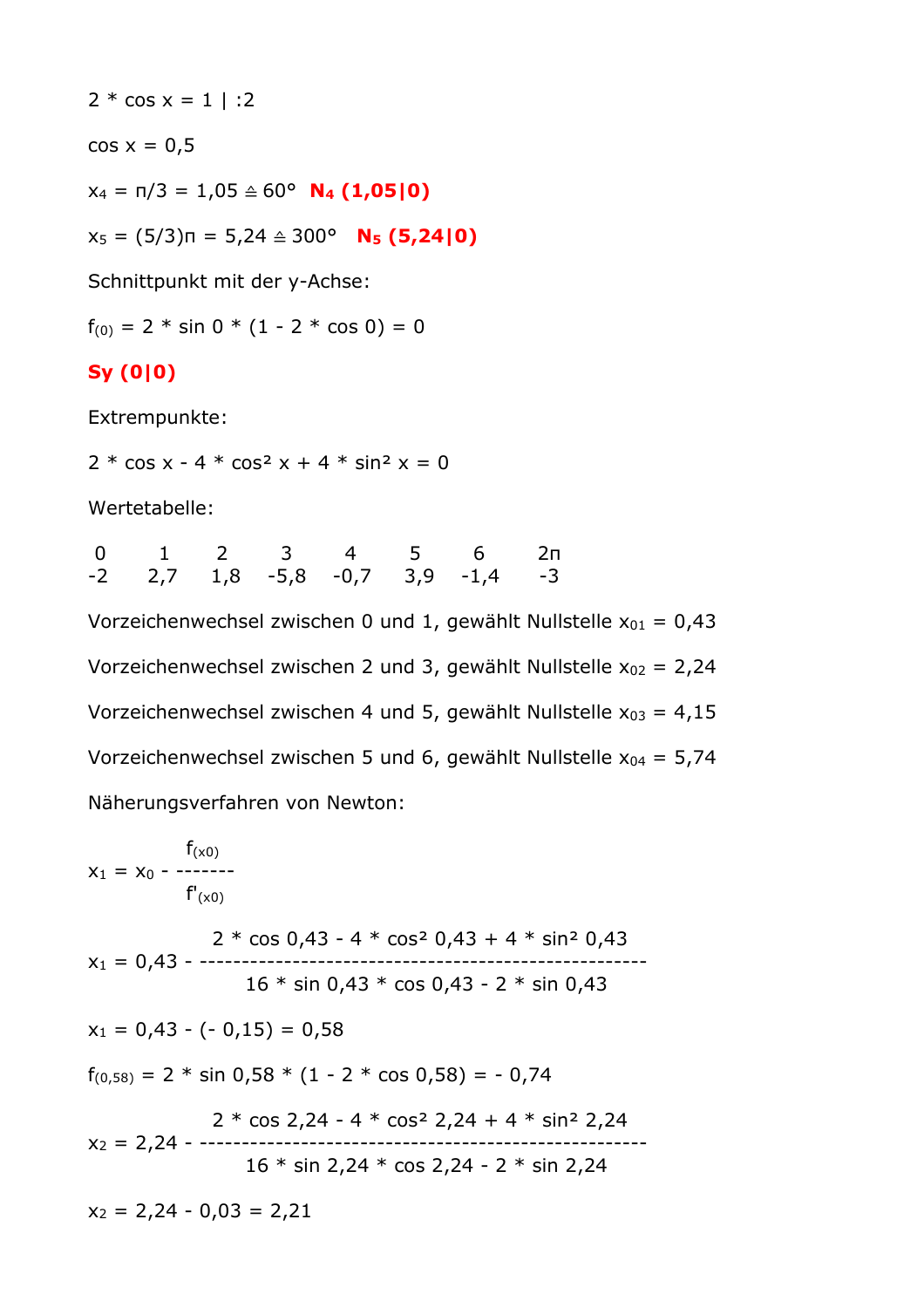$f_{(2,21)} = 2 * sin 2,21 * (1 - 2 * cos 2,21) = 3,52$ 

2 \* cos 4,15 - 4 \* cos<sup>2</sup> 4,15 + 4 \* sin<sup>2</sup> 4,15  
\n16 \* sin 4,15 \* cos 4,15 - 2 \* sin 4,15  
\n16 \* sin 4,15 \* cos 4,15 - 2 \* sin 4,15  
\n2<sup>1</sup> cos 5,74 - 4 \* cos<sup>2</sup> 5,74 + 4 \* sin<sup>2</sup> 5,74  
\n2 \* cos 5,74 - 4 \* cos<sup>2</sup> 5,74 + 4 \* sin<sup>2</sup> 5,74  
\n2 \* cos 5,74 - 4 \* cos<sup>2</sup> 5,74 + 4 \* sin<sup>2</sup> 5,74  
\n2 \* cos 5,74 - 4 \* cos<sup>2</sup> 5,74 + 4 \* sin<sup>2</sup> 5,74  
\n2 \* sin 5,74 \* cos 5,74 - 2 \* sin 5,74  
\n2 \* sin 5,74 \* cos 5,74 - 2 \* sin 5,74  
\n2 \* sin 5,74 \* cos 5,74 - 2 \* sin 5,74  
\n
$$
f'(0,58) = 16 * sin 0,58 * cos 0,58 - 2 * sin 0,58 > 0
$$
  
\n $\longrightarrow$  **Tiefpunkt (0,58|-0,74)**  
\n $f'(2,21) = 16 * sin 2,21 * cos 2,21 - 2 * sin 2,21 < 0$   
\n $\longrightarrow$  **Hochpunkt (2,21|3,52)**  
\n $f''(4,08) = 16 * sin 4,08 * cos 4,08 - 2 * sin 4,08 > 0$   
\n $\longrightarrow$  **Tiefpunkt (2,21|-3,52)**  
\n $f''(5,72) = 16 * sin 5,72 * cos 5,72 - 2 * sin 5,72 < 0$   
\n $\longrightarrow$  **Hochpunkt (5,72|0,74)**  
\nWendepunkte:  
\n16 \* sin x \* cos x - 2 \* sin x = 0  
\n2 \* sin x \* (8cos x - 1) = 0  
\nsin x = 0  
\n2x = 0, f(0) = 0, f'''(0) = 16 \* cos<sup>2</sup> 0 - 16